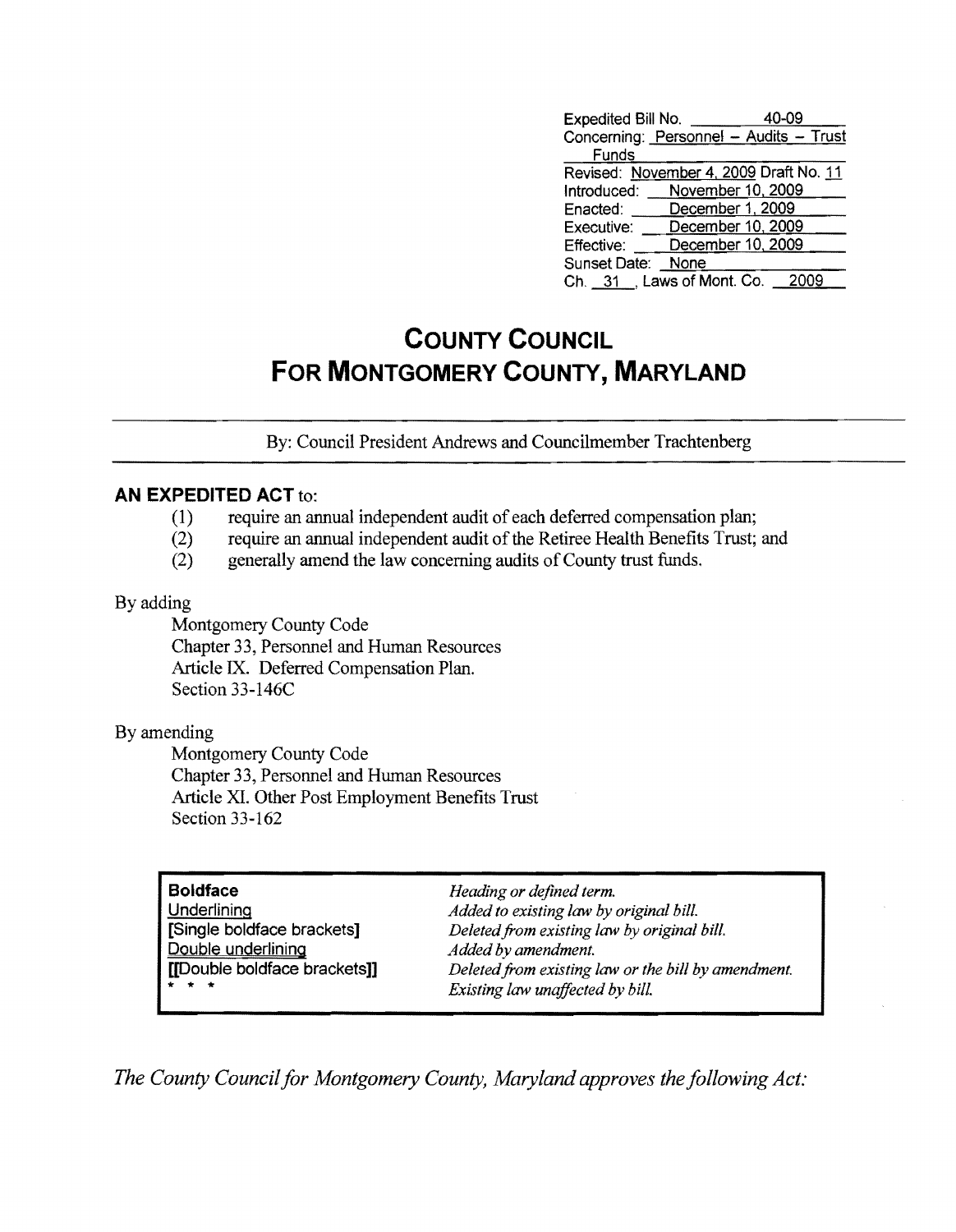#### 1 2 Sec. 1. Section 33-146C is added and Section 33-162 is amended as follows:

#### 3 33-146C. *Independent audit.*

4 5 6 7 8 To comply with Section 315 of the County Charter, a firm of certified public accountants, under contract with the Council, must complete an annual independent audit of the County Plan and each Collectively Bargained Plan established and maintained by the County. The complete audit must be filed with the Council, and copies made available for public inspection.

9

13

## 33-162. Trust Fund management.

#### 10 11 12 (a) General. The Board has the exclusive authority to manage the Trust Fund's assets. All powers and duties required to manage the Trust Fund are vested in the Board by this Article.

\* \* \*

14 15 16 17 18  $(i)$  To comply with Section 315 of the County Charter, a firm of certified public accountants, under contract with the Council, must complete an annual independent audit of the Trust Fund. The complete audit must be filed with the Council, and copies made available for public inspection.

19 Sec. 2. Expedited Effective Date.

20 21 The Council declares that this legislation is necessary for the immediate protection of the public interest. This Act takes effect on the date it becomes law.